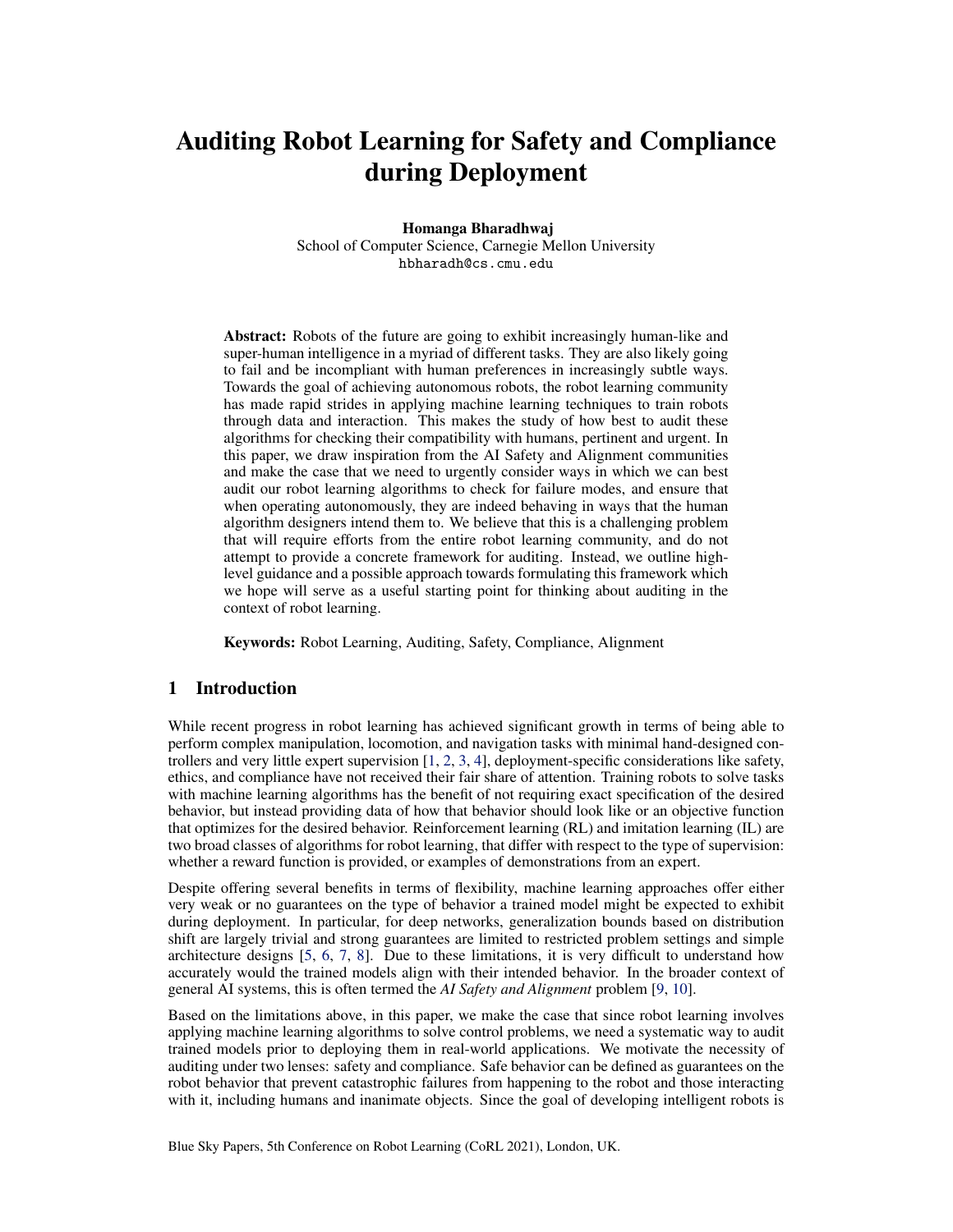to help humans by co-existing with them, we need to determine how compliant are the robots with social norms and human preferences.

In the next sections, we motive the problems of safety and compliance by grounding them in prior work, and then describe a possible approach for developing the audit framework for robot learning based on these considerations.

## 2 Safety

In the control theory literature, there are provable safety guarantees for control algorithms, for example through Hamilton-Jacobi Reachability based methods [\[11,](#page-4-0) [12\]](#page-4-0). Other works have provided safety and stability guarantees for RL based control problems under structural assumptions about the environment dynamics, safety structures, or access to user demonstrations [\[13,](#page-4-0) [14,](#page-4-0) [15\]](#page-4-0). Some other approaches have provided safety guarantees for RL without additional assumptions, but they typically satisfy the safety constraints only at convergence or have finite but non-zero failures during training [\[16,](#page-5-0) [17,](#page-5-0) [18\]](#page-5-0).

Although there have been some prior works in safety for robot learning, like the ones above, the issues of safety have received far less attention from the community compared to ways in which *task performance* is maximized. Most of the prior approaches study safe RL for control under a constrained optimization problem where the constraints are simple checks on failures of the agent, for example the agent falling down on the ground. As documented in [\[18,](#page-5-0) [17\]](#page-5-0), safety and task performance are sometimes at odds with each other especially when safety is enforced in the form of constraints the agent must respect during training. Hence, it is unlikely that safe behaviors would emerge automatically while trying to optimize a task-specific reward function.

As a simple example, consider a robot learning to pick and place a cup of water on the table. The task objective is usually such that the agent is rewarded for placing the cup in the desired location, but this doesn't prevent the agent from spilling water from the cup on the table and damaging potential electronic equipments on the table. One type of desired behavior from a safety perspective would be to do something for the sake of safety: in this scenario for example, the robot might push aside the electronics *before* trying to move the cup. Such commonsense reasoning comes naturally to humans, but it is tricky to determine safety objectives and constraints that would lead to such desirable safe behaviors.

The above example is a type of behavioral safety that we would want the autonomous agents to exhibit. We believe this would require moving beyond the formulation of safety as simple constraints and fixed objective functions, to human-in-the-loop settings, where humans can continuously provide interactive feedback to the robot [\[19,](#page-5-0) [20\]](#page-5-0).

## 3 Compliance

Generally speaking, compliance refers to adhering to a rule, policy, or specification. When we train machine learning algorithms, compliance with human preferences is an implied desiderata - we expect the trained algorithm to behave according to the objective function we specified for training, and the objective function in turn is expected to be a proxy for the preferences of the algorithm designer. There are two broad challenges: *optimizing* with respect to a specified objective function, and *designing* the objective function in the first place.

Most of the machine learning community is focused on addressing the first problem and coming up with better ways to optimize either through an improved learning algorithm, or through better neural network architectures. This is usually not an issue because for a large number of supervised learning problems, like classification with cross-entropy loss, or unsupervised learning problems, like image generation with pixel-reconstruction error, the objectives work reasonably well in achieving the desired outcome. In sequential decision problems like learning to play games via reinforcement learning for example, the reward function is usually defined by the rules of the game itself and doesn't require manual designing [\[21\]](#page-5-0). However, when we move away from these settings into complex real-world robot control problems, it becomes increasingly unclear how the reward function should be designed [\[22,](#page-5-0) [23\]](#page-5-0).

For example, for a task like a robot grasping a cup of water and moving it across the table to hand it to a person, the reward function for RL is unclear. Previous works have manually created dense reward functions based on some intuitions about the different stages of the process [\[24\]](#page-5-0). Some works have specified the reward to be +1 when the task is *complete* and 0 otherwise - the so-called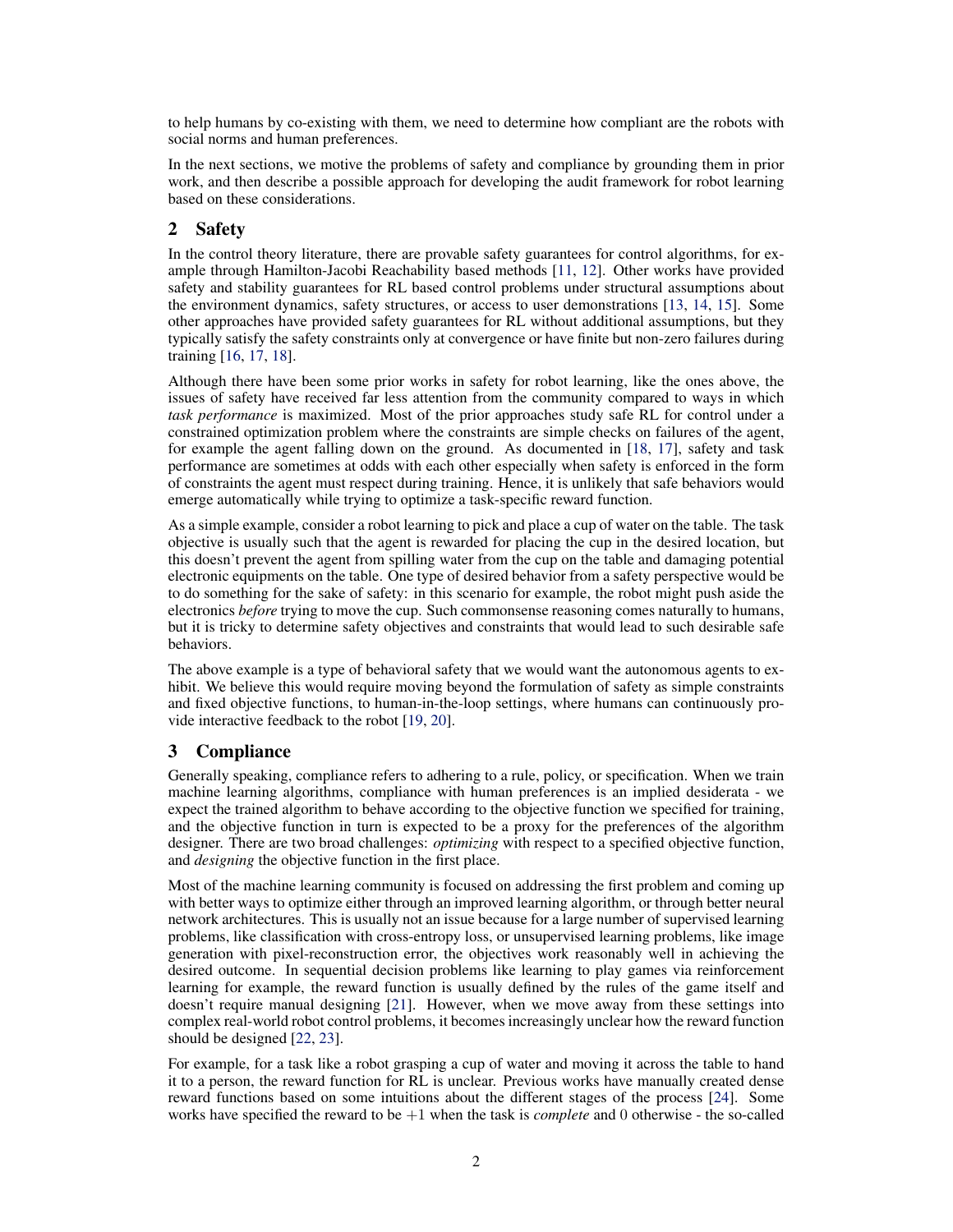sparse reward function [\[25\]](#page-5-0). Other approaches have sought to use human demonstrations in order to encourage the robot to learn to match the demonstrations directly (behavior cloning based methods) or learn a possible reward function from demonstrations and perform RL with the learned reward function [\[26,](#page-5-0) [27,](#page-5-0) [28\]](#page-5-0).

Irrespective of the approach adopted in the previous example, it is not possible to guarantee that the objective function indeed corresponds to what we as the algorithm designers want from the robot. In particular, if we specify the objective *incorrectly*, we are likely to get vastly different and potentially catastrophic outcomes from the one we desire [\[29,](#page-5-0) [30\]](#page-5-0). For example, the robot might learn to grasp the cup and bring it to the person but drop it instead of smoothly handing it over. In order words, we might obtain a trained robot that is not *compliant* with our preferences.

#### 4 Auditing Robot Learning algorithms

In light of safety and compliance considerations, we believe it is important to develop rigorous audit frameworks for robot learning that test specific failure modes of the system before deployment. To formalize the audit problem, we would come up with specifications that we want the robot to satisfy and under different controlled variations of the environment and tasks, test whether the specifications are satisfied. The outlined approach is inspired by prior work in auditing machine learning models [\[31\]](#page-5-0). A key desiderata for the specification is to encode human preferences about what is safe vs. unsafe and what is compliant vs. uncompliant behavior. So, the audit framework must involve a human-in-the-loop.

Based on studies in the AI Alignment literature [\[32,](#page-5-0) [33\]](#page-5-0), purely didactic objective functions, where the human specifies an order which the robot must optimize its behavior for, leads to unintended consequences. This is because humans are themselves not adept in distilling their preferences into a crisp statement for a perfect objective function, so the objective being specified to the robot is likely imperfect. To mitigate this, instead of the human specifying an objective offline for the robot to optimize for, learning should be an iterative process of interaction between the human and the robot.

We analyze the audit framework by decomposing it into three parts: verification, verified training, and deployment. For ease of description, we assume RL as the policy training approach.

**Verification.** Consider a pool of humans,  $H$  that forms the set of auditors. Let  $T$  denote the set of tasks we want the robot to accomplish, with each task  $T_i \in \mathcal{T}$  being specified with a proxy reward function  $R_i$ . Given task  $T_i$  specified by the auditors  $H$ , the robot executes a sequence of actions  $a_t \in A$  at every time-step, in states  $s_t \in S$ , by receiving rewards  $r_t \sim R_i(s_t, a_t)$  and stops (for example by executing a STOP action) when it considers the task is complete. We will talk about training in the next subsection, here we consider that training has completed, and the robot is being verified for its behavior.

The human auditors  $H$  inspect temporal chunks of the robot's trajectory and mark each chunk with a  $\checkmark$  or a  $\checkmark$ . A  $\checkmark$  denotes that the chunk is both safe and compliant, whereas a  $\checkmark$  denotes that the chunk is either unsafe or uncompliant. An aggregate over all the auditors in  $H$  can be used to determine whether each chunk is  $\checkmark$  or  $\checkmark$ . Now, an aggregate over the chunks for the trajectory can be done to determine to what extent the entire trajectory is both safe and compliant - for example by reporting the fraction of  $\chi$  and Xover the entire trajectory. The same is repeated for each task in  $\mathcal{T}$ .

**Verified Training.** In addition to verifying whether the specifications by human auditors are satisfied, we can also train the robots such that the specifications are likely to be satisfied in the first place. In this case, the training algorithm involves the human auditors  $H$  in the loop. Let us assume each temporal chunk to be  $\Delta_t$  such that after every  $\Delta_t$  interval, the human auditors aggregate a ∕or X for that part of the robot's trajectory. For simplicity, let  $\mathcal T$  just consists of one task  $T$  informed by a proxy reward function  $R$  specified initially.

The human auditors influence the training process of the robot by altering the reward function. We assume that the auditors have a bag of proxy-reward functions  $\{\hat{R}_j\}$  that can be swapped with the current reward function that the robot is operating with. If the auditors determine a temporal chunk  $\Delta_t$  of the robot's trajectory  $\{(s_t, a_t, r_t)\}_{t=t}^{t x + \Delta_t}$  to be either unsafe or uncompliant, then the reward function  $R_i$  is swapped with  $\hat{R} \in \{ \hat{R}_j \}$  and the process is repeated for each chunk  $\Delta_t$ . In order to avoid problems with the policy being improperly optimized due to a changing reward function,  $\Delta_t$ could be a *sufficiently long* interval of time.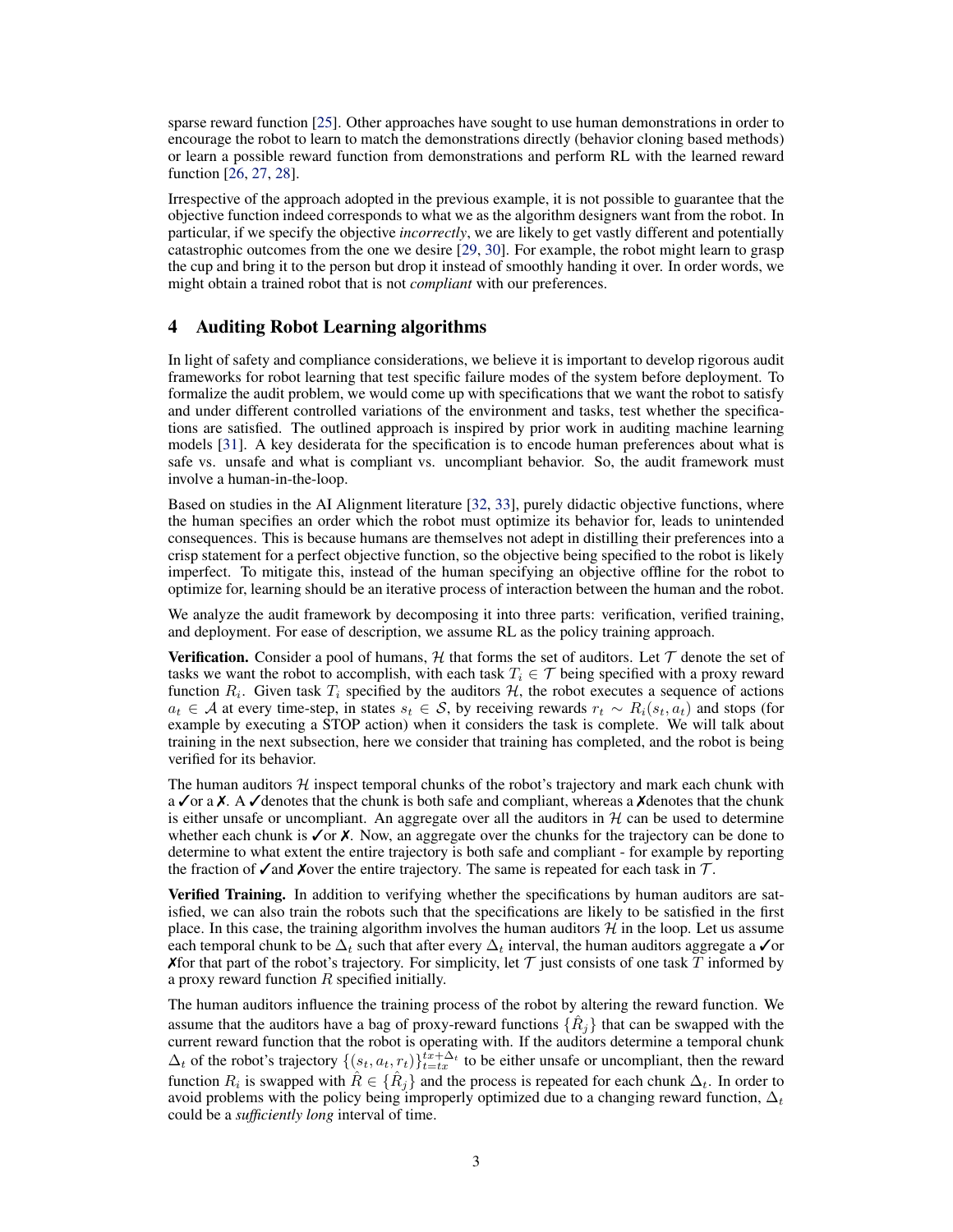

Figure 1: Illustration of the audit framework with *verified training* and *deployment* phases. The robot is initially assigned a proxy reward function  $R_i$  to optimize for solving task  $T_i$ . The human auditors  $H$  observe a temporal chunk  $\Delta_t$  of the robot's trajectory  $\{(s_t, a_t, r_t)\}_{t=t}^{tx+\Delta_t}$  and determine whether it is either unsafe/uncompliant ( $\chi$ ) or not ( $\chi$ ). If it is marked  $\chi$ , then the reward function  $R_i$  is swapped with  $\hat{R} \in \{\hat{R}_i\}$ and the process is repeated for each chunk ∆t. After this verified training phase, in the final *verification* phase, the entire trajectory of the robot for each task is marked with ✓or ✗for each chunk, and the aggregate fraction is reported in a specification sheet. The S.D. is over differ humans in the set  $H$ . When deploying the robot, it is accompanied by the specification sheet, so that the end-user can determine in which tasks to use the robot and where to not use it.

An additional desiderata in this setup could be that the robot maintains a distribution over the parameters of the reward function  $R$  to take into account that  $R$  would change during training through human-intervention, and optimizes an ensemble of policies by sampling different reward functions from this distribution. When R changes to some  $\hat{R}$ , the distribution would be maintained over this new reward function.

Deployment. After verified training, followed by a final verification step for all tasks, the auditors would make a specification sheet that lists each task  $T_i \in \mathcal{T}$  and the fraction of  $\checkmark$  and  $\checkmark$  and  $\checkmark$  for them  $\checkmark$   $\checkmark$ <sub>7</sub>  $\checkmark$ . When the robot is finally deployed, it would be accompanied by this specificat the end-user determine, in which tasks to use the robot and where to avoid using it.

#### 5 Discussion

In this paper, we proposed the problem of auditing robot learning algorithms under the lens of safety and compliance and provided high-level ideas about a possible approach to designing an audit framework. Through this paper, our main objective is to communicate the importance and immediate relevance of problems studied in the *AI safety* and *AI alignment* communities, to robot learning. Since the robots we are developing are becoming increasingly intelligent and autonomous, we must devise formal approaches to audit these robots for ensuring they are safe to interact with and their behaviors are compatible with human preferences.

We would like to emphasize that the description in section 3 as is would not lead to a *practical* framework, for a number of reasons, and these open up a lot of avenues for research in this direction. First and foremost, it is impractical to assume that humans would be available to babysit the robot during training, for hours and in some cases even days, while intervening at appropriate times with a modified reward function. So it is imperative to come up with a scheme, where the intervention frequency with humans is minimized and parts of the framework are more automated. Second, a changing reward function is likely to present optimization challenges for policy learning with RL. To mitigate this and alleviate issues with catastrophic forgetting of neural network policies, works in continual learning could be useful.

Third and most importantly, the set of human auditors need to come up with a reasonable set of reward functions that can be used to replace the current reward function that the robot is optimizing the policy with. These reward functions which for example could be differently parameterized or have completely different functional forms from each other, reflect the *imperfect* distillation of the human's preferences. So, it is important to make the switch in reward functions when the behavior observed is undesirable, instead of letting the robot operate with a fixed offline reward function.

We believe that our paper and the ideas we presented would lead to increased synergy between the AI safety/alignment and robot learning communities, and serve as a starting point for formal frameworks in auditing robot learning.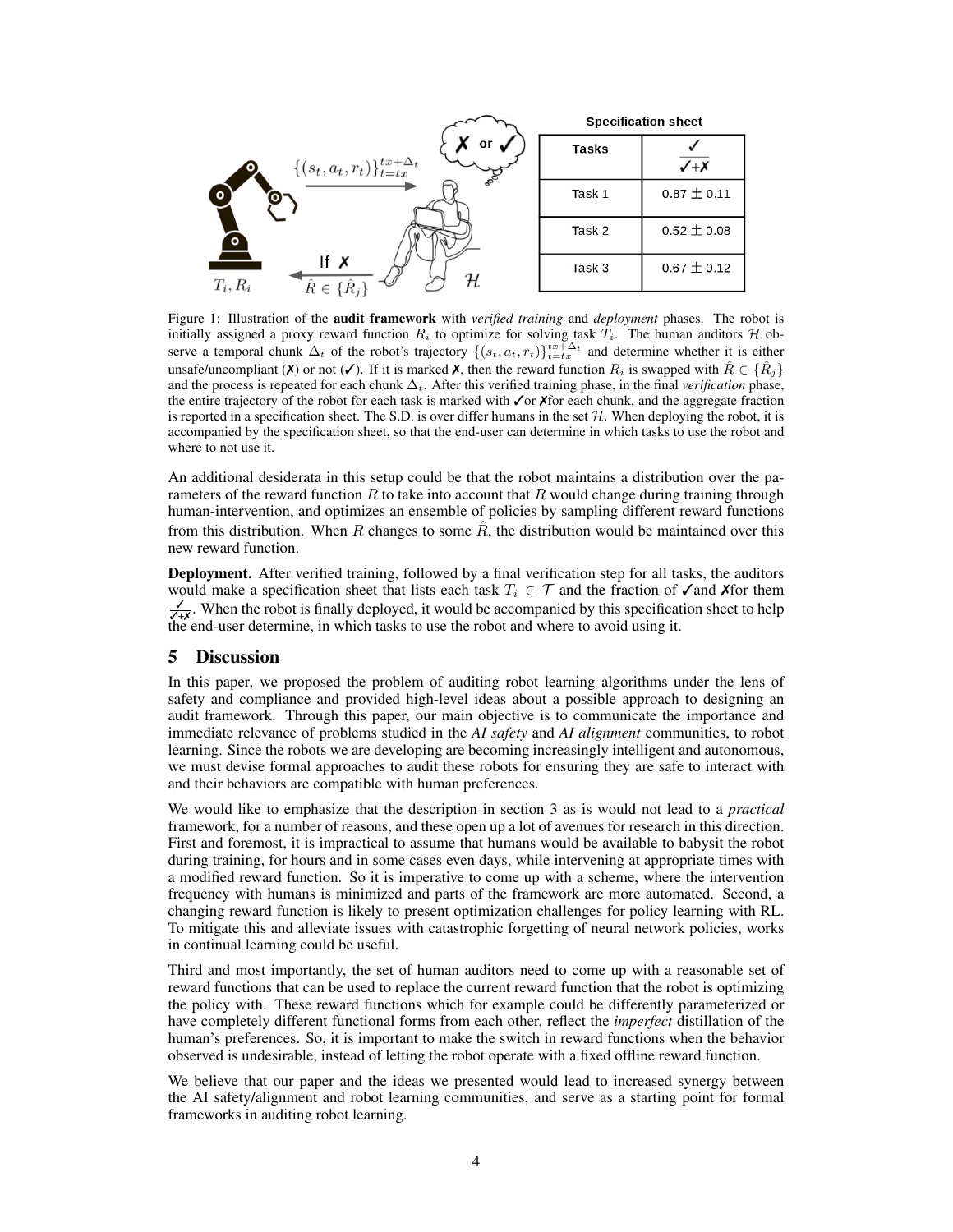#### <span id="page-4-0"></span>Acknowledgements

I thank Abhinav Gupta, Shubham Tulsiani, Victoria Dean, Vikash Kumar, Liyiming Ke, Aravind Rajeswaran, Pedro Morgado, Animesh Garg, De-An Huang, Chaowei Xiao, Anima Anandkumar, Florian Shkurti, Samarth Sinha, Sergey Levine, Dumitru Erhan, Gaoyue Zhou, Keene Chin, Yufei Ye, Shikhar Bahl, Sudeep Dasari, Raunaq Bhirangi, Helen Jiang, Jason Zhang, Himangi Mittal, Jianren Wang, and Sally Chen for helpful discussions and inspiration.

#### References

- [1] J. Hwangbo, J. Lee, A. Dosovitskiy, D. Bellicoso, V. Tsounis, V. Koltun, and M. Hutter. Learning agile and dynamic motor skills for legged robots. *Science Robotics*, 4(26), 2019.
- [2] D. Kalashnikov, A. Irpan, P. Pastor, J. Ibarz, A. Herzog, E. Jang, D. Quillen, E. Holly, M. Kalakrishnan, V. Vanhoucke, et al. Qt-opt: Scalable deep reinforcement learning for visionbased robotic manipulation. *arXiv preprint arXiv:1806.10293*, 2018.
- [3] X. B. Peng, E. Coumans, T. Zhang, T.-W. Lee, J. Tan, and S. Levine. Learning agile robotic locomotion skills by imitating animals. *arXiv preprint arXiv:2004.00784*, 2020.
- [4] A. Kendall, J. Hawke, D. Janz, P. Mazur, D. Reda, J.-M. Allen, V.-D. Lam, A. Bewley, and A. Shah. Learning to drive in a day. In *2019 International Conference on Robotics and Automation (ICRA)*, pages 8248–8254. IEEE, 2019.
- [5] I. Goodfellow, Y. Bengio, A. Courville, and Y. Bengio. *Deep learning*, volume 1. MIT Press, 2016.
- [6] G. Valle-Perez and A. A. Louis. Generalization bounds for deep learning. ´ *arXiv preprint arXiv:2012.04115*, 2020.
- [7] Y. Jiang, P. Foret, S. Yak, D. M. Roy, H. Mobahi, G. K. Dziugaite, S. Bengio, S. Gunasekar, I. Guyon, and B. Neyshabur. Neurips 2020 competition: Predicting generalization in deep learning. *arXiv preprint arXiv:2012.07976*, 2020.
- [8] B. Neyshabur, S. Bhojanapalli, D. McAllester, and N. Srebro. Exploring generalization in deep learning. *arXiv preprint arXiv:1706.08947*, 2017.
- [9] I. Gabriel. Artificial intelligence, values, and alignment. *Minds and machines*, 30(3):411–437, 2020.
- [10] D. Amodei, C. Olah, J. Steinhardt, P. Christiano, J. Schulman, and D. Mané. Concrete problems in ai safety. *arXiv preprint arXiv:1606.06565*, 2016.
- [11] S. Bansal, M. Chen, S. Herbert, and C. J. Tomlin. Hamilton-jacobi reachability: A brief overview and recent advances. In *2017 IEEE 56th Annual Conference on Decision and Control (CDC)*, pages 2242–2253. IEEE, 2017.
- [12] S. L. Herbert, S. Bansal, S. Ghosh, and C. J. Tomlin. Reachability-based safety guarantees using efficient initializations. In *2019 IEEE 58th Conference on Decision and Control (CDC)*, pages 4810–4816. IEEE, 2019.
- [13] T. Koller, F. Berkenkamp, M. Turchetta, and A. Krause. Learning-based model predictive control for safe exploration. In *2018 IEEE Conference on Decision and Control (CDC)*, pages 6059–6066. IEEE, 2018.
- [14] F. Berkenkamp, M. Turchetta, A. Schoellig, and A. Krause. Safe model-based reinforcement learning with stability guarantees. In *Advances in neural information processing systems*, pages 908–918, 2017.
- [15] B. Thananjeyan, A. Balakrishna, U. Rosolia, F. Li, R. McAllister, J. E. Gonzalez, S. Levine, F. Borrelli, and K. Goldberg. Safety augmented value estimation from demonstrations (saved): Safe deep model-based rl for sparse cost robotic tasks. *IEEE Robotics and Automation Letters*, 5(2):3612–3619, 2020.